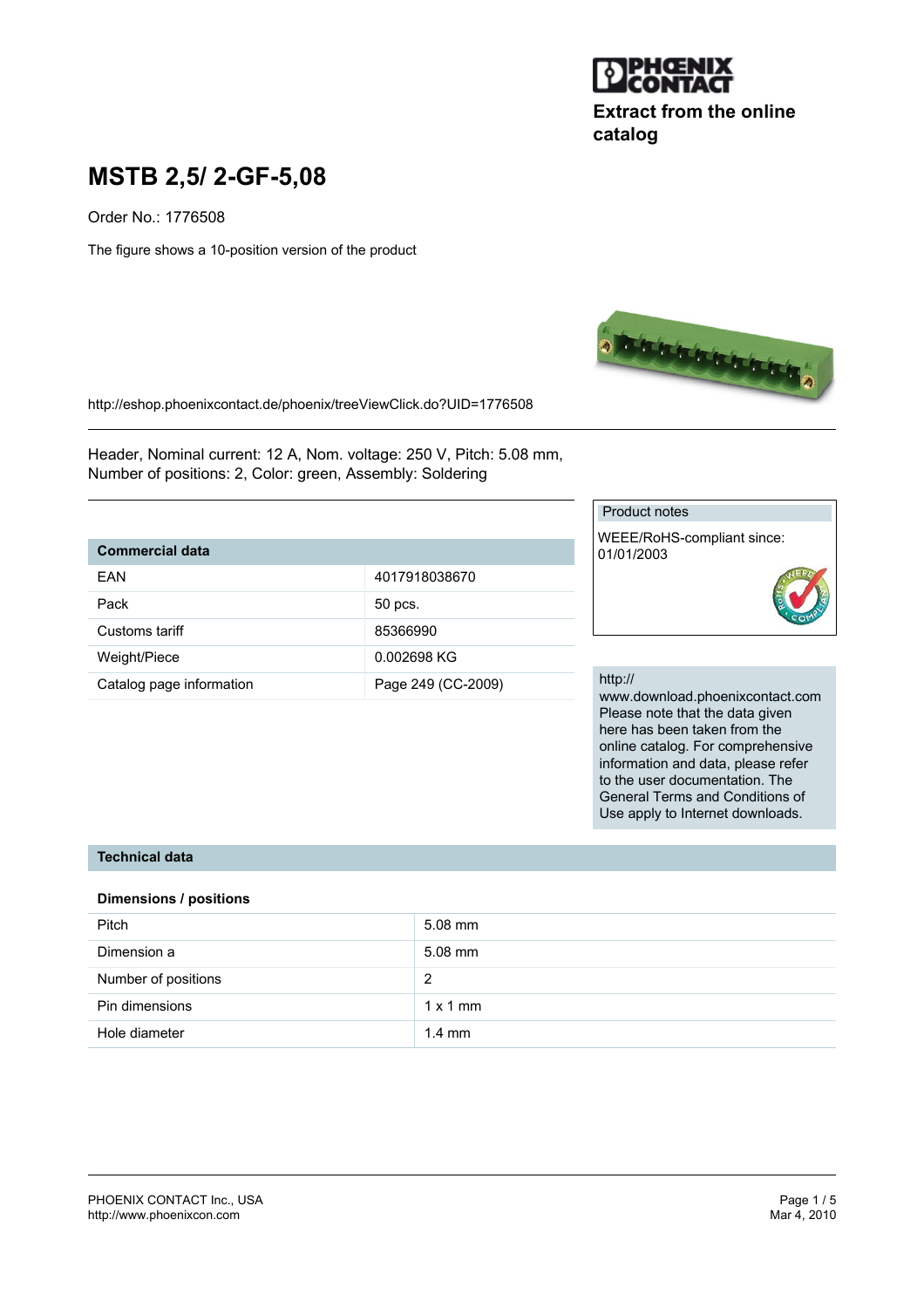| Technical data |  |  |  |  |
|----------------|--|--|--|--|
|----------------|--|--|--|--|

| Insulating material group          | Illa            |
|------------------------------------|-----------------|
| Rated surge voltage (III/3)        | 4 kV            |
| Rated surge voltage (III/2)        | 4 <sub>kV</sub> |
| Rated surge voltage (II/2)         | 4 <sub>kV</sub> |
| Rated voltage (III/2)              | 320 V           |
| Rated voltage (II/2)               | 400 V           |
| Connection in acc. with standard   | EN-VDE          |
| Nominal current $I_N$              | 12A             |
| Nominal voltage $U_{N}$            | 250 V           |
| Maximum load current               | 12A             |
| Insulating material                | <b>PBT</b>      |
| Inflammability class acc. to UL 94 | V0              |
|                                    |                 |

**Certificates / Approvals**

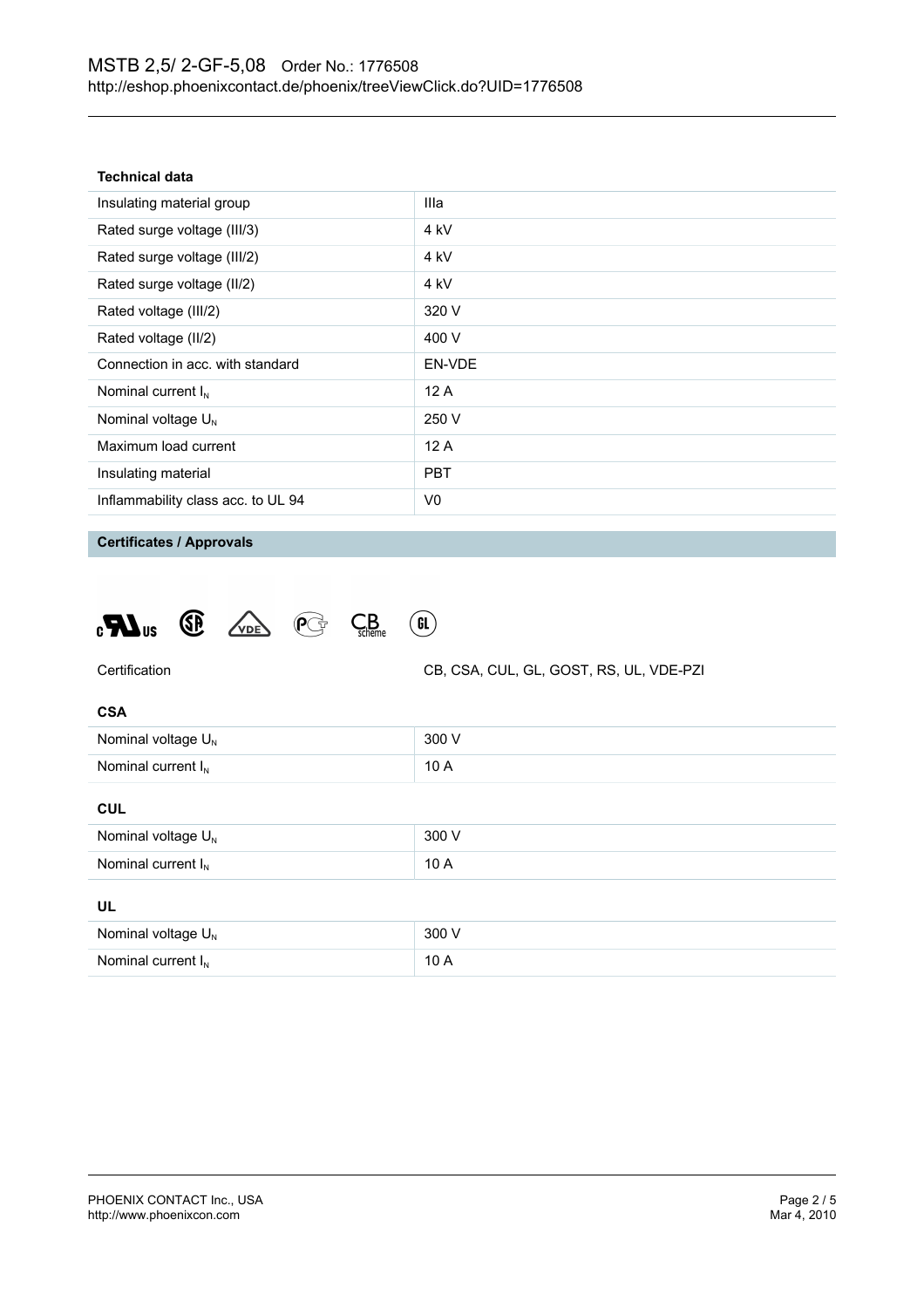| <b>Accessories</b> |  |  |  |  |  |
|--------------------|--|--|--|--|--|
|                    |  |  |  |  |  |

| <b>Item</b>     | Designation              | Description                                                                                                                                                                       |
|-----------------|--------------------------|-----------------------------------------------------------------------------------------------------------------------------------------------------------------------------------|
| <b>Assembly</b> |                          |                                                                                                                                                                                   |
| 1755477         | MSTB-BL                  | Keying cap, for forming sections, plugs onto header pin, green<br>insulating material                                                                                             |
| <b>Marking</b>  |                          |                                                                                                                                                                                   |
| 1051993         | <b>B-STIFT</b>           | Marker pen, for manual labeling of unprinted Zack strips, smear-<br>proof and waterproof, line thickness 0.5 mm                                                                   |
| 0804293         | SK 5,08/3,8:FORTL.ZAHLEN | Marker card, printed horizontally, self-adhesive, 12 identical<br>decades marked 1-10, 11-20 etc. up to 91-(99)100, sufficient for<br>120 terminal blocks                         |
| 0805085         | SK 5,08/3,8:SO           | Marker card, special printing, self-adhesive, labeled acc. to<br>customer requirements, 12 identical marker strips per card, max.<br>25-position labeling per strip, color: white |
| 0805412         | SK 5,08/3,8:UNBEDRUCKT   | Marker cards, unprinted, with pitch divisions, self-adhesive, 10-<br>section marker strips, 12 strips per card, can be labeled with the<br>M-PEN                                  |

#### **Plug/Adapter**

**Additional products**

| 1734401 | CR-MSTB | Coding section, inserted into the recess in the header or the |
|---------|---------|---------------------------------------------------------------|
|         |         | inverted plug, red insulating material                        |

| Item    | Designation               | Description                                                                                                                                                 |
|---------|---------------------------|-------------------------------------------------------------------------------------------------------------------------------------------------------------|
| General |                           |                                                                                                                                                             |
| 1873207 | FKC 2.5/2-STF-5.08        | Plug component, Nominal current: 12 A, Nom. voltage: 250 V,<br>Pitch: 5.08 mm, Number of positions: 2, Connection type: Spring-<br>cage conn., Color: green |
| 1902301 | FKCT 2,5/2-STF-5,08       | Plug component, Nominal current: 12 A, Nom. voltage: 250 V,<br>Pitch: 5.08 mm, Number of positions: 2, Connection type: Spring-<br>cage conn., Color: green |
| 1874109 | FKCVR 2.5/2-STF-5.08      | Plug component, Nominal current: 12 A, Nom. voltage: 250 V,<br>Pitch: 5.08 mm, Number of positions: 2, Connection type: Spring-<br>cage conn., Color: green |
| 1873809 | FKCVW 2.5/2-STF-5.08      | Plug component, Nominal current: 12 A, Nom. voltage: 250 V,<br>Pitch: 5.08 mm, Number of positions: 2, Connection type: Spring-<br>cage conn., Color: green |
| 1777808 | FRONT-MSTB 2.5/2-STF-5.08 | Plug component, Nominal current: 12 A, Nom. voltage: 250 V,<br>Pitch: 5.08 mm, Number of positions: 2, Connection type: Screw<br>connection, Color: green   |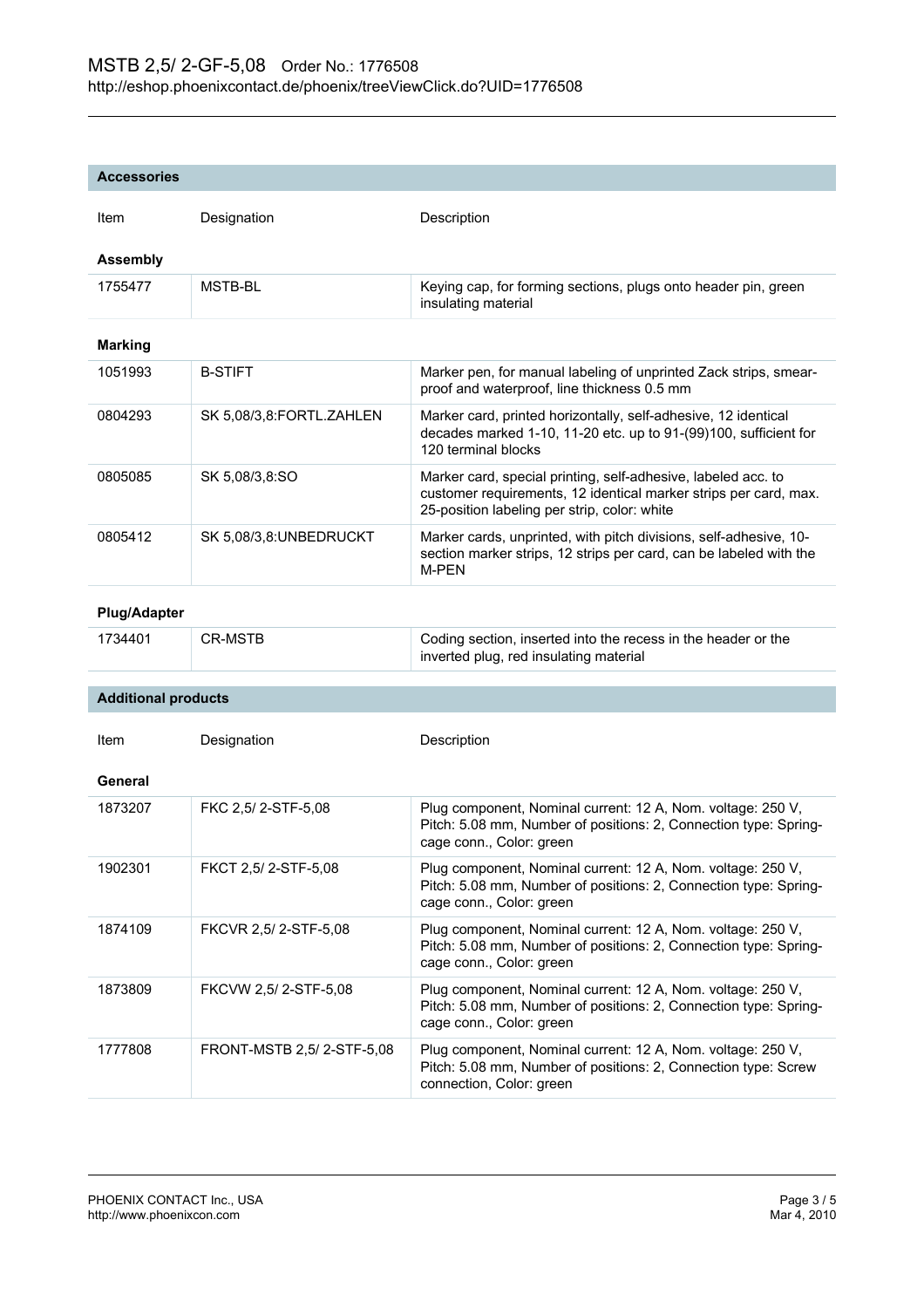| MSTB 2,5/2-STF-5,08<br>Plug component, Nominal current: 12 A, Nom. voltage: 250 V,<br>1777989<br>Pitch: 5.08 mm, Number of positions: 2, Connection type: Screw<br>connection, Color: green                       |  |
|-------------------------------------------------------------------------------------------------------------------------------------------------------------------------------------------------------------------|--|
|                                                                                                                                                                                                                   |  |
| MSTBC 2,5/2-STZF-5,08<br>Plug component, Nominal current: 12 A, Nom. voltage: 320 V,<br>1809734<br>Pitch: 5.08 mm, Number of positions: 2, Connection type: Crimp<br>connection, Color: green                     |  |
| MSTBT 2,5/2-STF-5,08<br>Plug component, Nominal current: 12 A, Nom. voltage: 250 V,<br>1805301<br>Pitch: 5.08 mm, Number of positions: 2, Connection type: Screw<br>connection, Color: green                      |  |
| MVSTBR 2.5/2-STF-5.08<br>Plug component, Nominal current: 12 A, Nom. voltage: 250 V,<br>1835096<br>Pitch: 5.08 mm, Number of positions: 2, Connection type: Screw<br>connection, Color: green                     |  |
| MVSTBW 2.5/2-STF-5.08<br>Plug component, Nominal current: 12 A, Nom. voltage: 250 V,<br>1834903<br>Pitch: 5.08 mm, Number of positions: 2, Connection type: Screw<br>connection, Color: green                     |  |
| Plug component, Nominal current: 10 A, Nom. voltage: 500<br>1883352<br>QC 1/2-STF-5,08<br>V, Pitch: 5.08 mm, Number of positions: 2, Connection type:<br>Insulation displacement connection QUICKON, Color: green |  |
| TMSTBP 2,5/2-STF-5,08<br>Plug component, Nominal current: 12 A, Nom. voltage: 250 V,<br>1853104<br>Pitch: 5.08 mm, Number of positions: 2, Connection type: Screw<br>connection, Color: green                     |  |

#### **Diagrams/Drawings**

Drilling plan/solder pad geometry



#### Dimensioned drawing